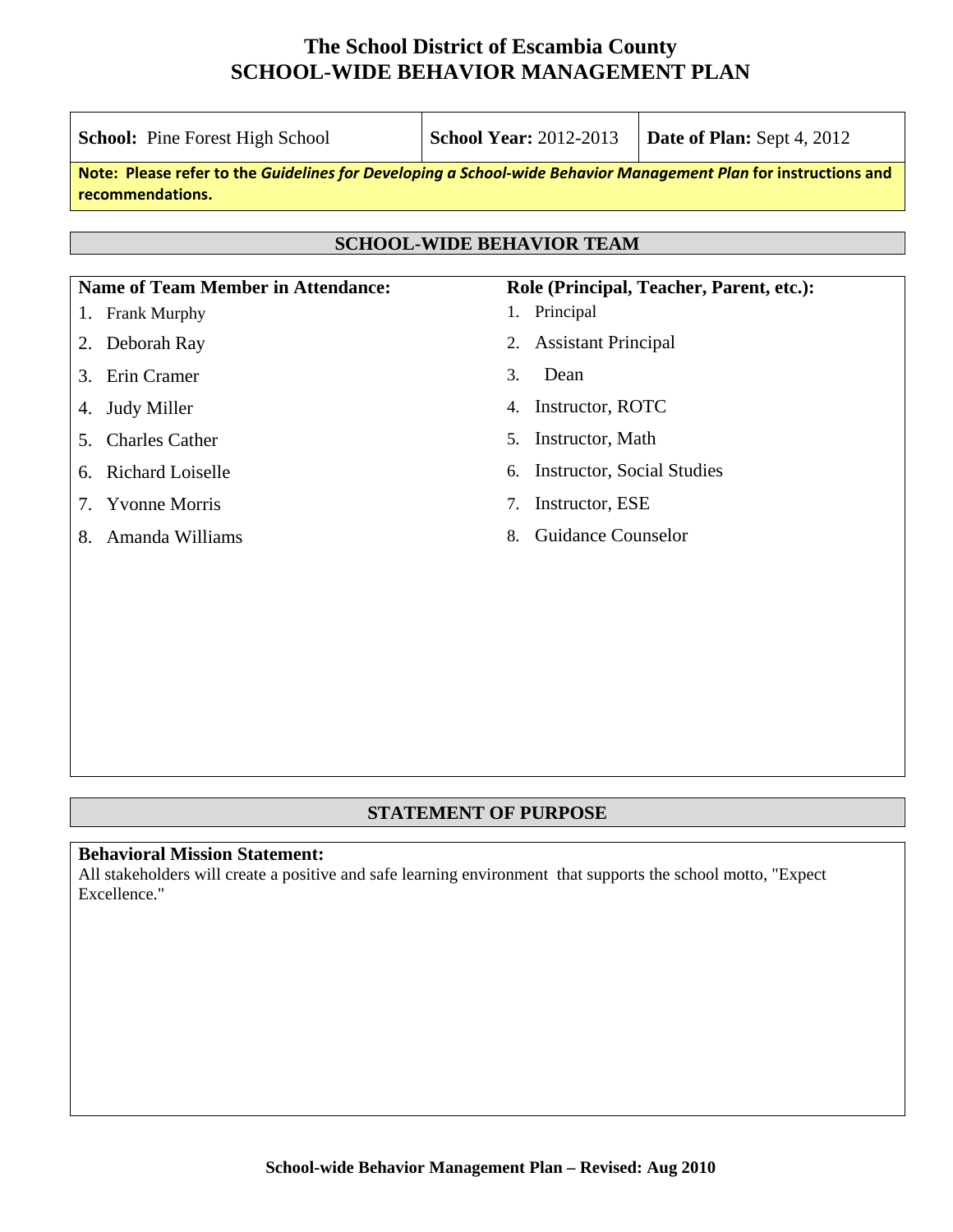### **BASELINE DATA**

### **PREVIOUS SCHOOL YEAR** 2011 - 2012

| <b>Office Discipline Referrals (ODR)</b>                                                        |      |  |  |  |
|-------------------------------------------------------------------------------------------------|------|--|--|--|
| Number of Office Discipline<br>Referrals (ODR)                                                  | 3337 |  |  |  |
| Average ODR per Student<br>$(\text{\# ODR} \div \text{\# of students enrolled})$                | 2.05 |  |  |  |
| Number of Students with ODR                                                                     | 986  |  |  |  |
| <b>Out-of-School Suspensions (OSS)</b>                                                          |      |  |  |  |
|                                                                                                 |      |  |  |  |
| Number of Incidents of<br>Out-of-School Suspension (OSS)                                        | 566  |  |  |  |
| Average OSS per Student<br>$(\text{\#} \text{OSS} \div \text{\#} \text{ of students enrolled})$ | .349 |  |  |  |

| <b>In-School Suspensions (ISS)</b>                                 |       |  |  |
|--------------------------------------------------------------------|-------|--|--|
| Number of Incidents of                                             | 942   |  |  |
| In-School Suspension (ISS)                                         |       |  |  |
| Average ISS per Student<br>$(\# ISS \div \# of students enrolled)$ | .581  |  |  |
| Number of Students with ISS                                        | 461   |  |  |
| <b>Attendance</b>                                                  |       |  |  |
| <b>Average Daily Attendance</b>                                    | 92.2% |  |  |
| <b>Bullying Prevention</b>                                         |       |  |  |
| Percent of Students Trained                                        | 100%  |  |  |
| Percent of                                                         | 100%  |  |  |
| <b>Staff Trained</b>                                               |       |  |  |

### **ADDITIONAL DATA AND OUTCOMES**

**What other data or outcomes will your school use for continuous monitoring of your school-wide behavior management plan (e.g., academic data, faculty attendance, school surveys, training, ESE referrals, etc.)? The outcomes may also include various ways of analyzing school-wide behavioral data as outlined in the** *School-wide Behavioral Data Guide* **(e.g., referrals/suspensions by grade level, location, problem behavior, time of day, student, class, etc.).**

Academic data will be comprised of lowest quartile reports, progress reports, FAIR Testing, School/Gradel level Simulation Assessments, etc…

Data will be gathered from professional development training; faculty attendance at school-wide and department meetings; Safe School on-line training; feedback from meetings between administrative staff and the individual teachers; discipline reports highlighting teachers and the number of referrals written as well as the incident codes used by each teacher; TERMS; and, Monday attendance reports.

Student outcomes will be monitored in many ways, including, PRIDE Slips, Incentives, earned Privileges, and evaluation of the data from TERMS and teacher reports. The PBS Team will analyze student discipline data from the Behavior Tracking Forms submitted by teachers.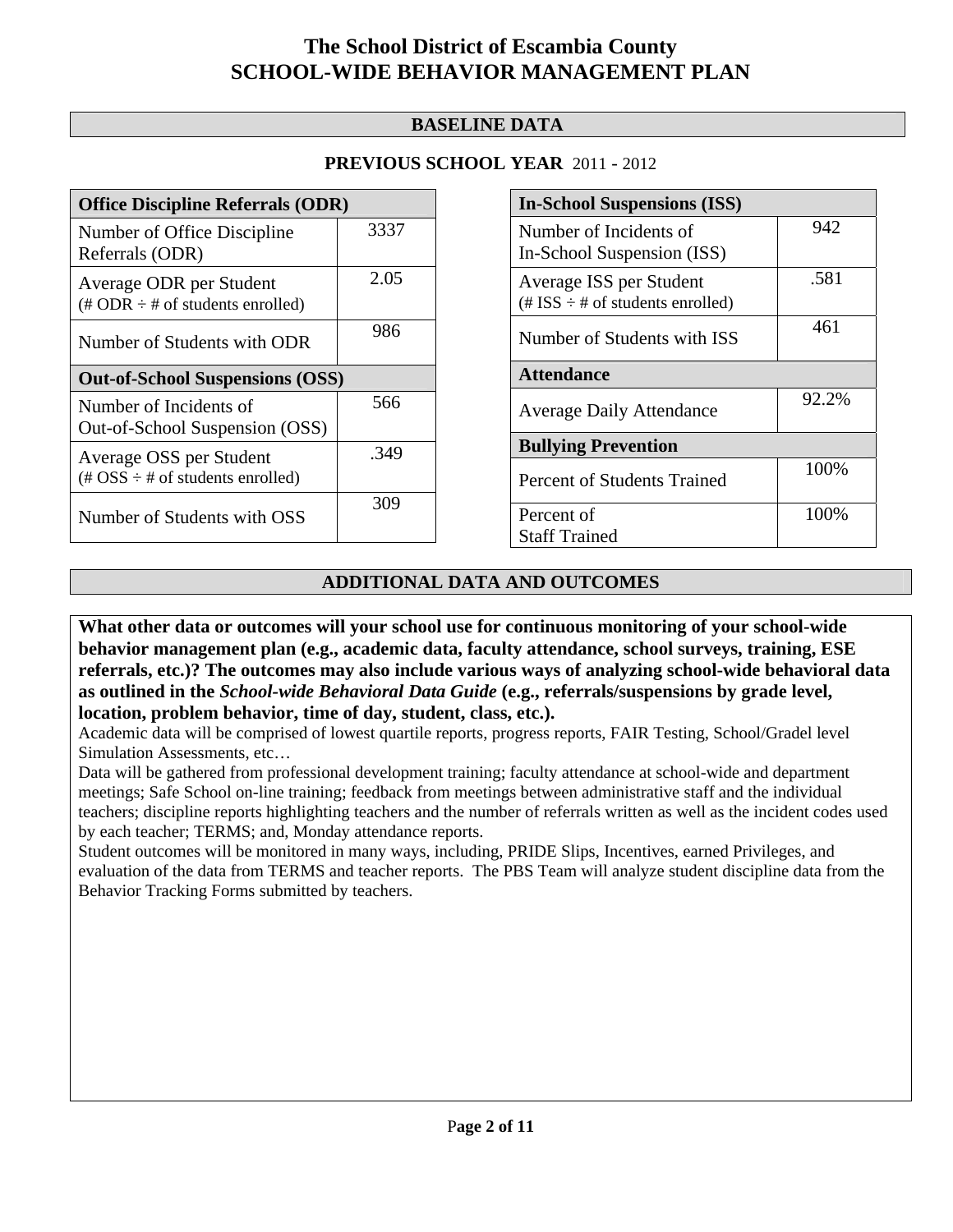### **SCHOOL-WIDE BEHAVIORAL GOALS**

|    | 1. Out-of-school suspension<br>Reduce the out of school suspension rate by 2% when compared to 2011-2012 school year data.                                                                                                                     |
|----|------------------------------------------------------------------------------------------------------------------------------------------------------------------------------------------------------------------------------------------------|
|    |                                                                                                                                                                                                                                                |
|    |                                                                                                                                                                                                                                                |
| 2. | <b>Attendance</b><br>Improve the average daily attendance rate by .1% when compared to 2011-2012 school year data.                                                                                                                             |
|    |                                                                                                                                                                                                                                                |
|    |                                                                                                                                                                                                                                                |
|    | 3. Bullying<br>We would like to educate students and create an awareness on campus to the signs, effects, and consequences of<br>bullying. 100% of the student body and school staff will receive training in Bullying awareness & prevention. |
|    |                                                                                                                                                                                                                                                |
| 4. | <b>Office Discipline Referrals</b>                                                                                                                                                                                                             |
|    | Reduce the total number of school discipline referrals by 1300.                                                                                                                                                                                |
|    | Collect & analyze school discipline data as it relates to behavioral infractions documented on Classroom Behavior<br>Tracking Forms and Student Discipline Reports.                                                                            |
|    |                                                                                                                                                                                                                                                |
|    | 5. Other                                                                                                                                                                                                                                       |
|    | Provide Diversity Training to faculty that will address the environmental factors, family dynamics, cultural beliefs,<br>and other statistical data that relate to the behavioral trends of African American male students.                    |
|    |                                                                                                                                                                                                                                                |
|    | 6. Other                                                                                                                                                                                                                                       |
|    |                                                                                                                                                                                                                                                |
|    |                                                                                                                                                                                                                                                |
|    |                                                                                                                                                                                                                                                |
|    |                                                                                                                                                                                                                                                |
|    |                                                                                                                                                                                                                                                |
|    |                                                                                                                                                                                                                                                |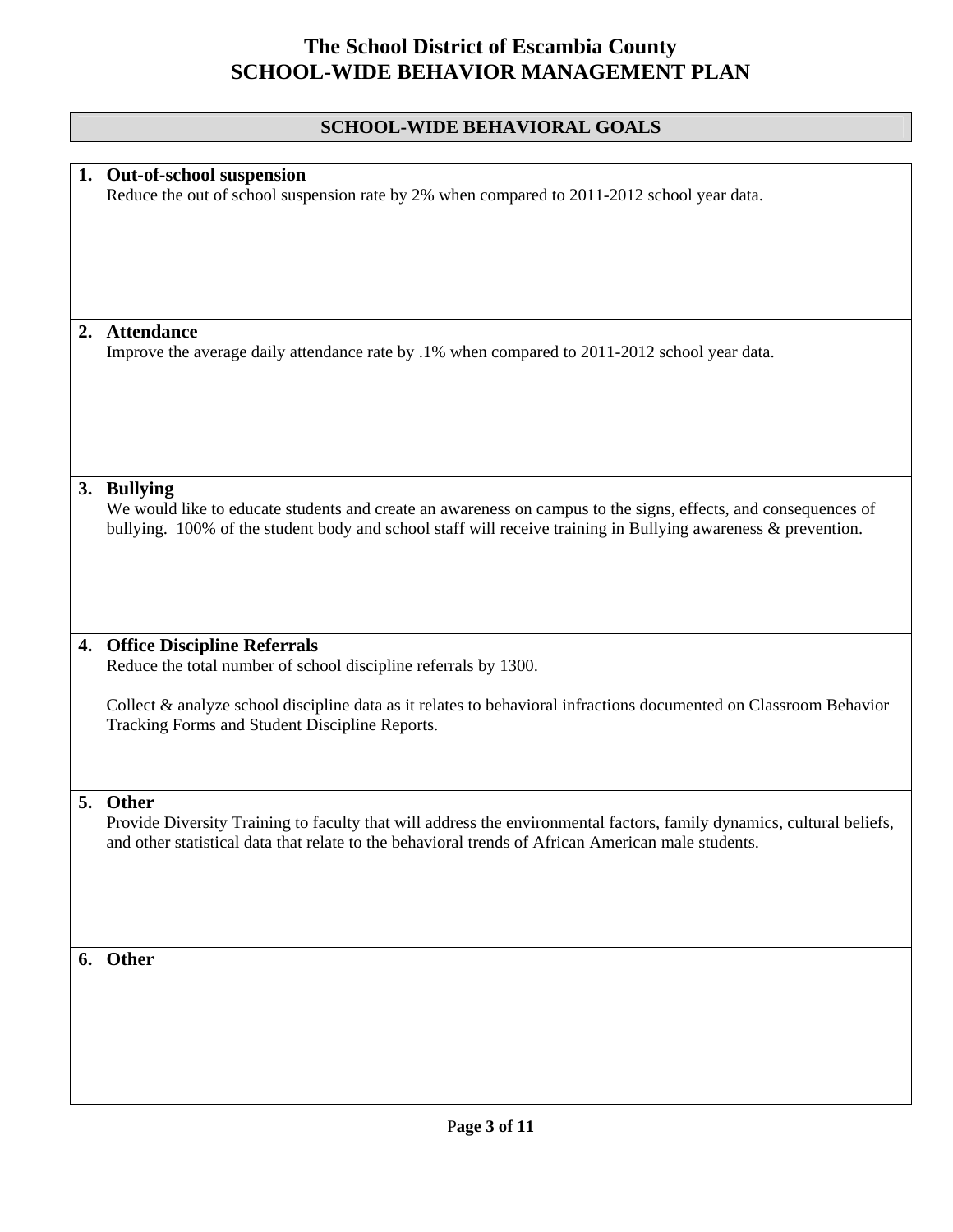### **PROGRESS MONITORING**

**Your school-wide behavior team should meet to review data and discuss concerns or revisions to your school-wide behavior management plan once a month and complete progress monitoring forms quarterly. Describe when you plan to meet (days, location, and time) throughout the school year.**  The Discipline Committee will meet on the last Tuesday of each month during our Professional Development training time. During the months of October & January the committee will meet on the teacher planning day and the time will be determined by the principal. The November  $27<sup>th</sup>$  meeting will cover both the November & December meetings.

**Describe the procedures that your school will use to collect, summarize, and analyze the behavioral data prior to team meetings. Procedures are required for entering the information into the database, summarizing the data, and developing graphs using the** *School-wide Behavioral Data Guide***.** 

The principal will collect and summarize the data and present the information at the monthly meetings. Each committee member will bring input from their department for the committee to discuss in reference to student conduct and behavior management.

The dean will use TERMS to pull the reports necessary at the end of each quarter to complete the Progress Monitoring Forms. The data from the PBS team will also be used to determine which behaviors or groups of students are in need of our attention.

The incident summary report (from TERMS) will be reviewed during each monthly meeting to identify the most common infractions. The committee will use this data to discuss possible interventions to best address the infractions identified as the greatest concerns.

Committee members will also communicate via e-mail thoughout the school year.

### **How will your school document the school-wide behavior team meetings?**

A summary of each meeting will be compiled by the dean. Each committee member will receive a copy of the the summary via e-mail. Decisions affecting all school personnel will be e-mailed to school staff and discussed at the next faculty meeting.

#### **Describe how your school-wide behavior team will share the data and outcomes with your faculty, staff, and other stakeholders?**

Committee members will share the summary information with members of their department and or learning teams. The Administrative staff will address issues with the deans in reference to common incidents and actions (as noted in TERMS). The principal will also address monthly discipline reports as submitted by individual teachers. The Administrative Staff will consult with individual teachers to discuss discipline infractions, classroom management, behavioral plans, and behavior modifications.

The Adminstrative Staff will meet with Department Chairs on the first Wednesday of every month. The Department Chair will in turn have a department meeting the following day to discuss items noted by the Administration. The Discipline Committee will address the main concerns (from the data) at the monthly faculty meetings and provide possible solutions to resolve the matter.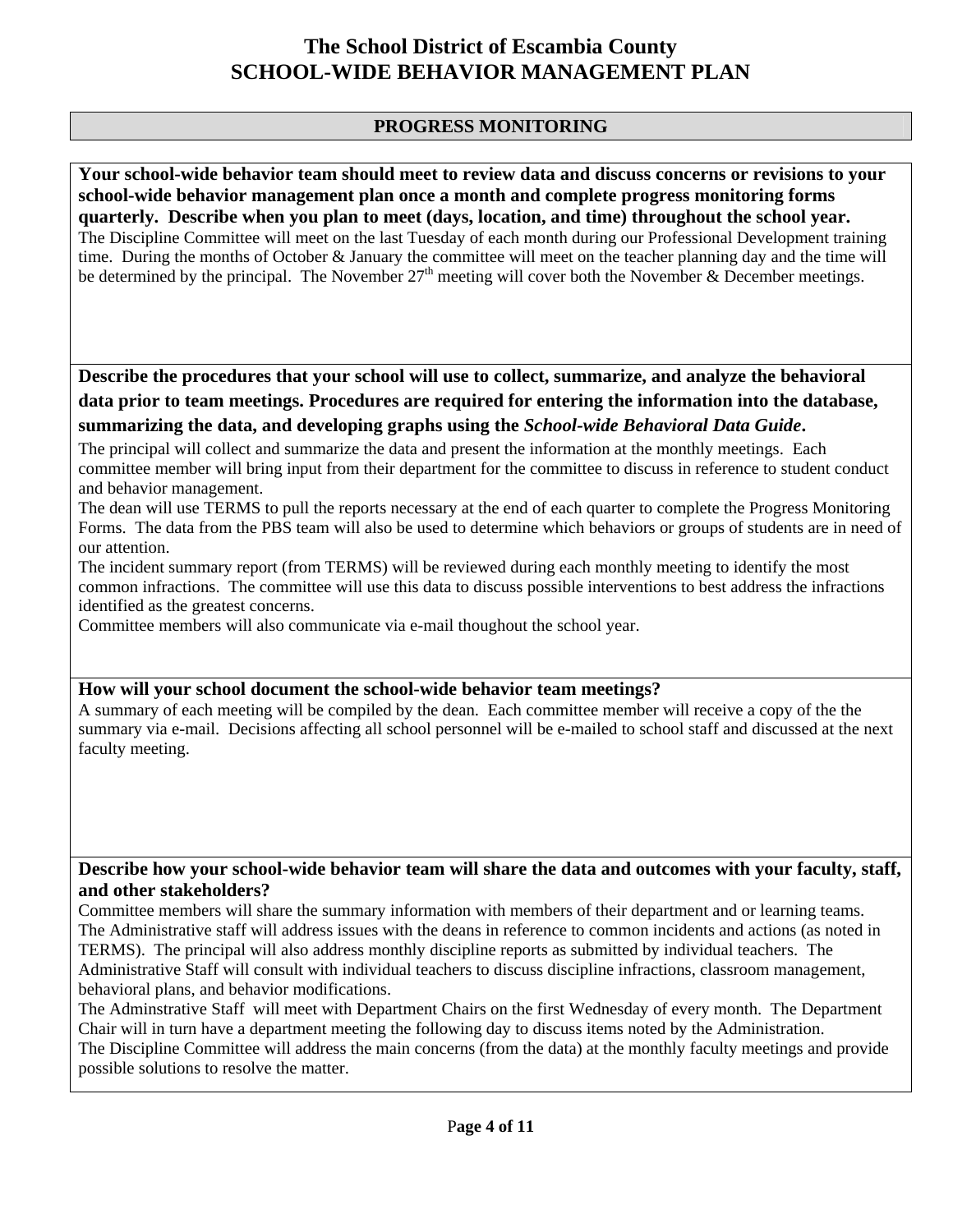### **SCHOOL EXPECTATIONS AND RULES**

**List 3 – 5 school-wide expectations**

1) Be Respectful

2) Be Resilient

3) Be Responsible

| Rules/<br><b>Expectations:</b> | <b>Setting:</b><br>Commons                                                                                        | <b>Setting:</b><br>Cafeteria                                                   | <b>Setting:</b><br>Restroom                              | <b>Setting:</b><br>Class                                                                                                                                                |
|--------------------------------|-------------------------------------------------------------------------------------------------------------------|--------------------------------------------------------------------------------|----------------------------------------------------------|-------------------------------------------------------------------------------------------------------------------------------------------------------------------------|
| Be Respectful                  | -Use appropriate<br>language & volume<br>- Walk quietly<br>- Respect the personal<br>space of others              | -Use appropriate<br>language & volume<br>- Wait my turn<br>- Use good manners  | -Use appropriate<br>language & volume                    | -Use appropriate<br>language & volume<br>- Respect myself,<br>teachers, and other<br>classmates                                                                         |
| <b>Be Resilient</b>            | - Avoid conflicts<br>- Be patient                                                                                 | - Avoid conflicts<br>- Be patient<br>- Be flexible                             | - Avoid conflicts                                        | - Come mentally<br>prepared to learn<br>- Challenge myself<br>- Participate<br><b>POSITIVELY &amp;</b><br>purposefully<br>- Do my best                                  |
| Be Responsible                 | - Comply w/ dress code<br>- Keep doorways &<br>walkways clear<br>- Arrive to class before<br>the tardy bell rings | - Clean up after myself<br>- Stay in assigned areas<br>- Take only what I need | - Clean up after myself<br>- Use the nearest<br>restroom | - Follow class rules<br>- Bring materials to<br>class every day<br>- Complete all<br>assignments w/honesty<br>& integrity<br>- Arrive to class<br>BEFORE the tardy bell |
|                                |                                                                                                                   |                                                                                |                                                          |                                                                                                                                                                         |
|                                |                                                                                                                   |                                                                                |                                                          |                                                                                                                                                                         |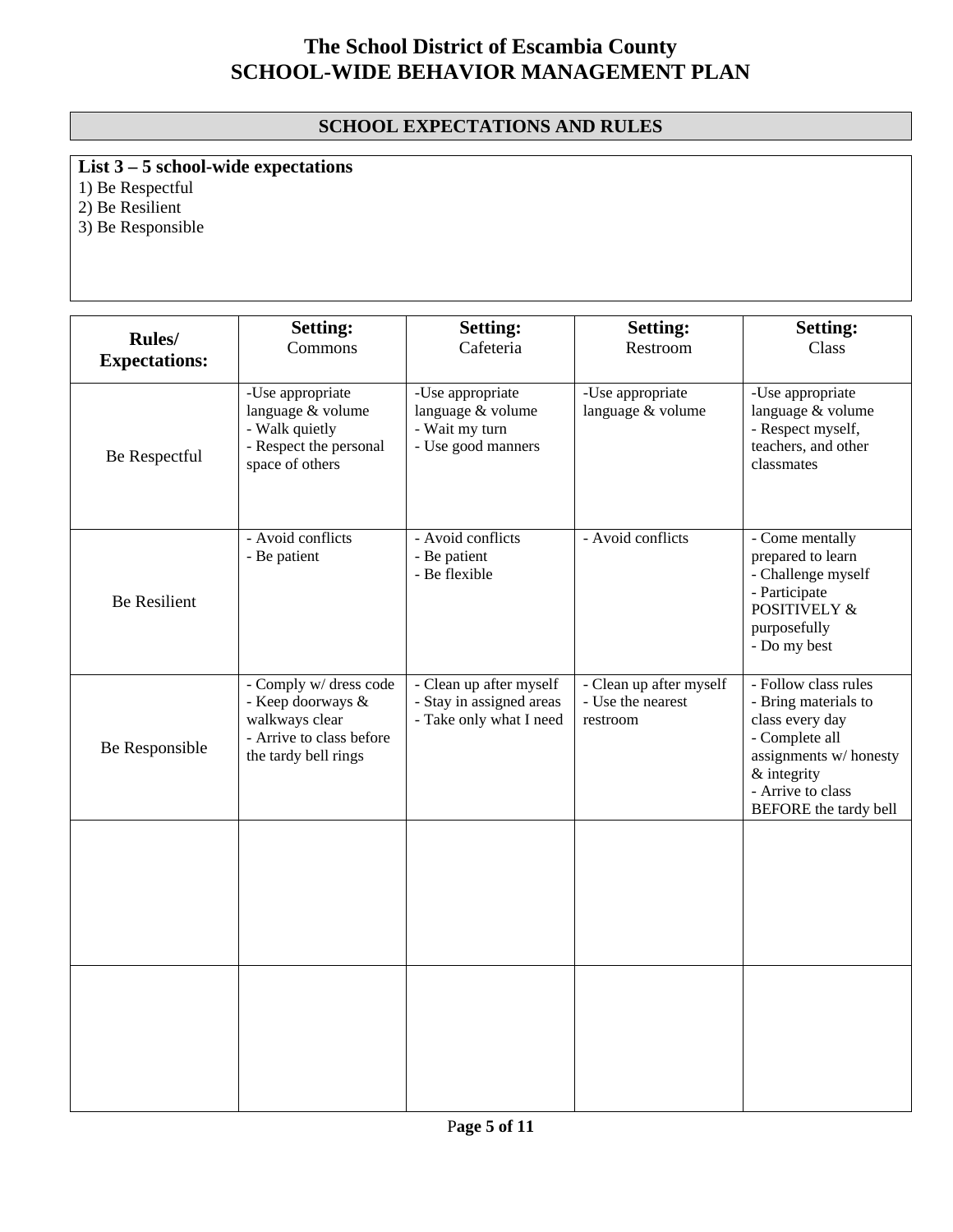### **TEACHING EXPECTATIONS AND RULES**

**How will your school introduce the school-wide expectations and rules to all of your students and staff?**  During the first week of school the Administration will host grade level assemblies.

Each dean will meet with their respective grade level students throughout the year to discuss expectations and school/district policies.

School and class expectations were addressed by each classroom teacher in their course syllabus. Every student will be provided a syllabus within the first few days of class.

Big screen t.v.'s in the commons display student information and run continuously throughout the day.

Announcements are made daily in Homeroom via the t.v. and/or intercom

School expectations were first introduced to the faculty and staff during pre-school faculty meetings. Teachers were provided a hard copy of the expectations in their faculty handbook. Various items are addressed throughout the year in faculty meetings, department meetings, and within the learning communities.

**During the school year, what activities will your school implement to encourage on-going direct instruction of the school-wide expectations and rules? How will your school embed the expectations and rules into the daily curriculum?** 

The activities used to encourage the expectations include pep rallies, assemblies, tardy ticket incentives, PRIDE slips, student recognition, and daily calssroom walk thoughs by the administrative staff. The PBS team has marketed the PRIDE Slips to be something of value for students to redeem prizes, food, and admittance into events.

The school expectations will be enforced, monitored, and addressed on a consistent day-to-day basis. The expectations will be posted in the cafeteria, hallways, and classrooms to serve as visual reminders.

Teachers will take advantage of teachable moments to incorporate the expectations into daily instruction. Parents will be informed through Connect Ed messages, teacher reports, school web-site, School Loop, Open House, and the monthly school newsletter.

**How often will you plan to provide refresher training on expectations and rules to staff and students in your school? How will you orient and teach new students who arrive mid-year?** 

School rules and expectations are addressed at every faculty meeting, daily in the classroom, every day via the t.v. announcements, posted visually in the common areas of the school, classrooms, bathrooms, & cafeteria. Refresher training is provided each time an inappropriate behavior needs to be addressed (consequence card, CROWN form, discipline referral, etc…). Positive behaviors will be reinforced with the use of PRIDE slips.

Professional Development opportunities are offered on the 2<sup>nd</sup> and 4<sup>th</sup> Tuesday of every month for faculty.

New students will preview a power point presentation outlining the R&R handbook as well as the school expectations. A Guidance assistant will escort new students to the dean's office and the dean will then be responsible for setting the computer up for the student to view the power point. A brief oreintation will also be addressed orally between the dean & the student.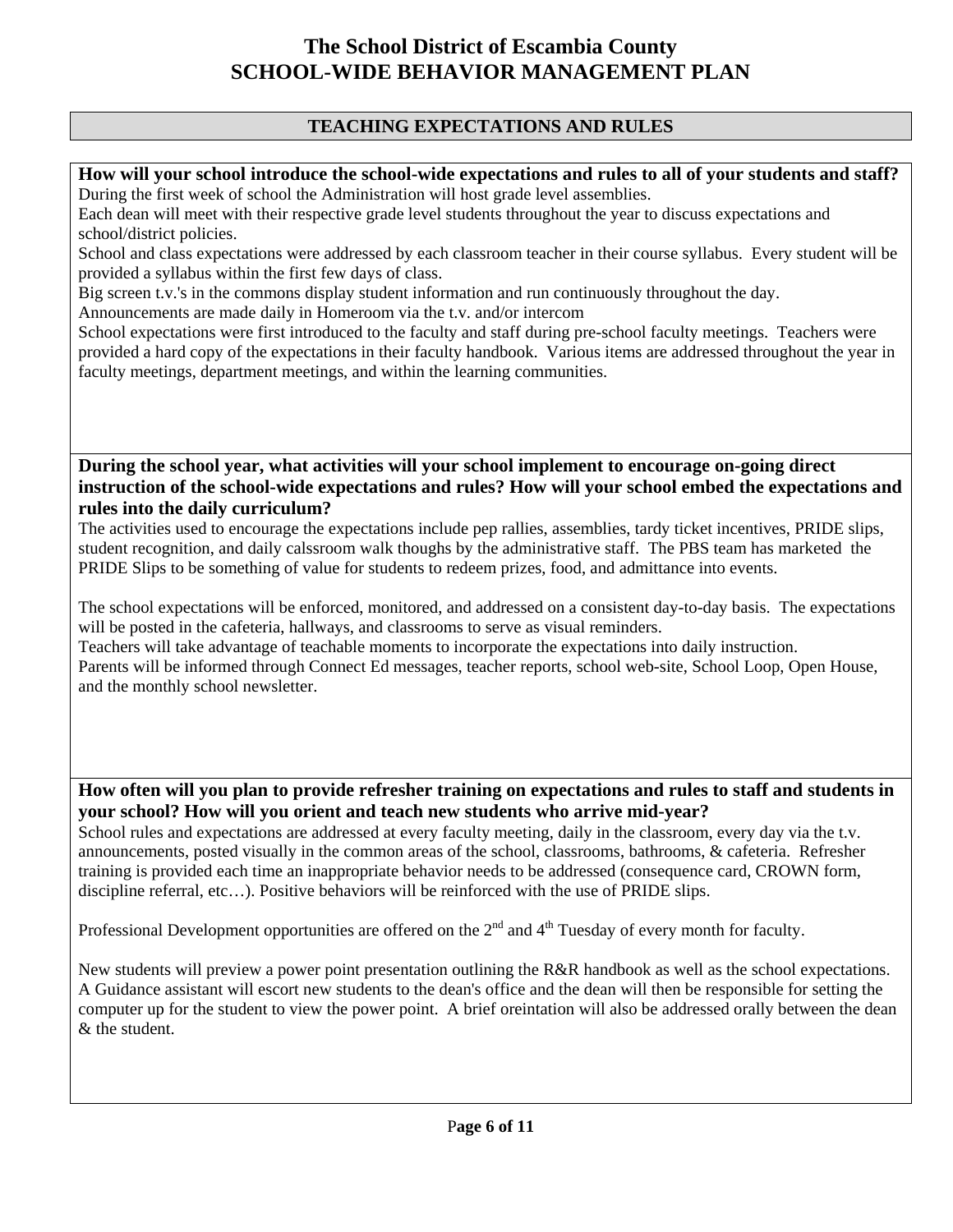#### **REWARD/RECOGNITION PROGRAM**

#### **What type of reward system will you use?**

PRIDE Slips - teachers recognize students for displaying positive behaviors. A school store has been set up for students to redeem prizes every Wednesday during lunch. Students earning Pride Slips will also be eligible to attend extracurricular events.

Tardy Ticket Incentive - At the end of each quarter (5) tickets will be drawn at random and the recipient will be awarded \$20.00

**Describe the behaviors for which you will reward or recognize students.**  Students displaying respectful, positive behaviors to peers and school staff members Good Attendance Performance on Simulations Participation in class programs

#### **How will you implement the reward system?**

Teachers issue PRIDE slips at any time throughout the year. Students collect their tickets and redeem them for prizes. The PBS team will monitor the entire process.

At the end of each quarter students will have 2 days to turn in their unused tardy tickets. Announcements will be made made for 2 days prior to the drawing.

Rewards for academic performance and good attendance will be issued when appropriate and at the end of each quarter.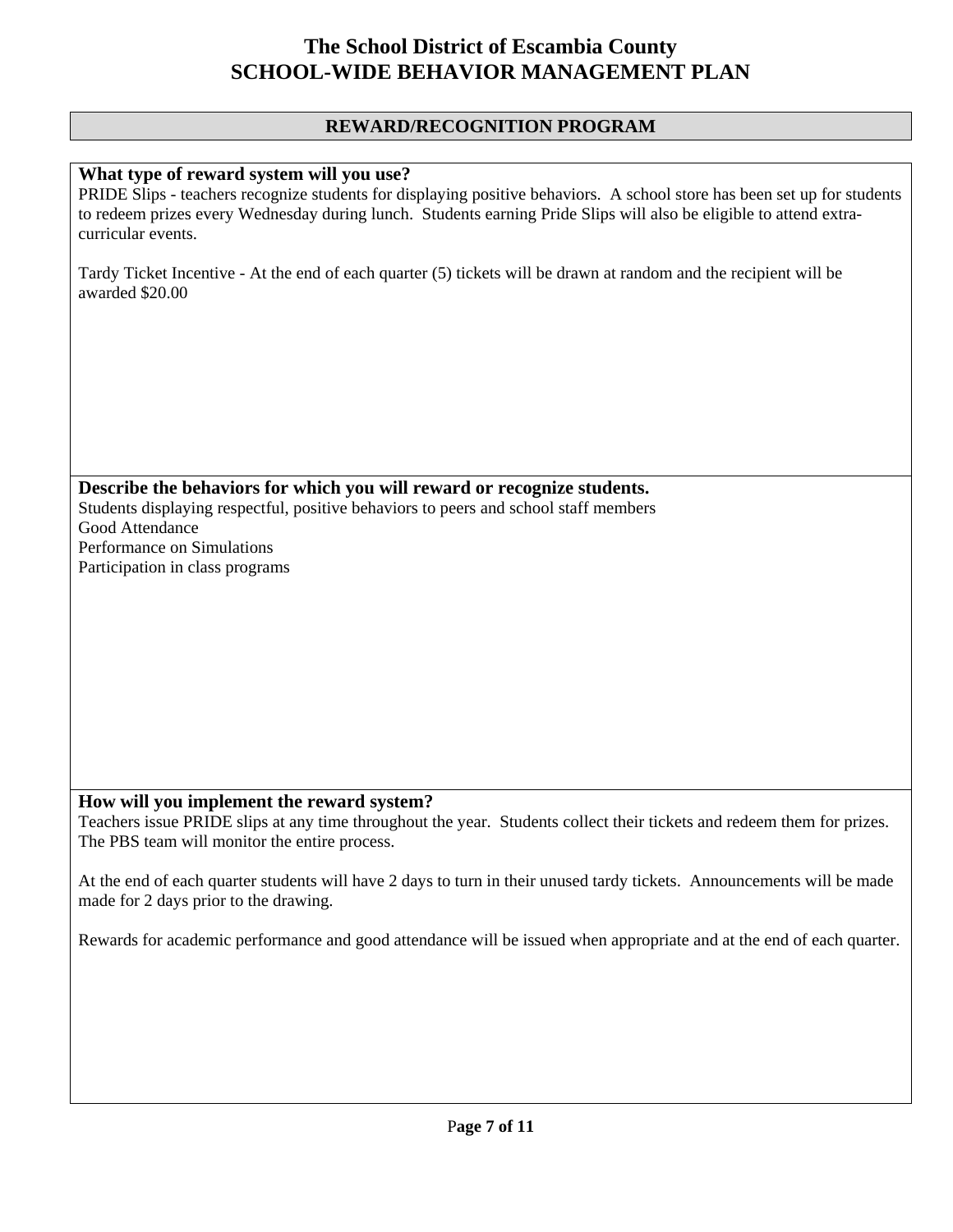### **DISCIPLINARY PROCEDURES**

**Explain the discipline process at your school. Differentiate between minor and major behavior incidents and describe the process for documenting and addressing both types of incidents.** 

Minor Offenses - Teacher observes an inappropriate behavior in class :

1) Document the behavior on the Behavior Tracking Form

2) Implement an intervention (conference with student, written assignment, apology, etc)

2) Document & Implement another intervention on the  $2<sup>nd</sup>$  offense (teacher assigned detention, verbal warning, conference, written assignment, etc)

3) Document & Implement another intervention on the  $3<sup>rd</sup>$  offense (phone call/email to parent)

4) Write a discipline referral and attach all the appropriate documentation on the  $4<sup>th</sup>$  offense

A) The dean will refer to the Adjudication Guidelines and call a parent

Major Offenses - School personnel observes a major infraction of School/District policies:

1) Immeditely notify a member of the School Administration/SRO

2) Dean will intervene or conduct an investigation

A) Dean will refer to Adjudication Guidelines and call a parent

 B) The School Discipline Review Committee will meet to discuss the situation before assigning the appropriate consequences

### **What intervention strategies will your school use to prevent behavior that results in discipline referrals and out-of-school suspensions?**

Warnings

Parent/Teacher/Student conferences

Teacher/Student conferences

Teacher/Parent conferences

Referral to Guidance/Social Worker/SRO

Behavior Contract

In class time-outs

Consequence Card

Behavior Tracking Form

Posted rules/expectations/assertive discipline procedures throughout the building

Administrative staff meeting with students identified by classroom teacher as struggling with behavioral expectations Open communication between all stakeholders (e.g., coaches, club sponsors, ROTC/band?Color Guard instructors,  $etc...$ )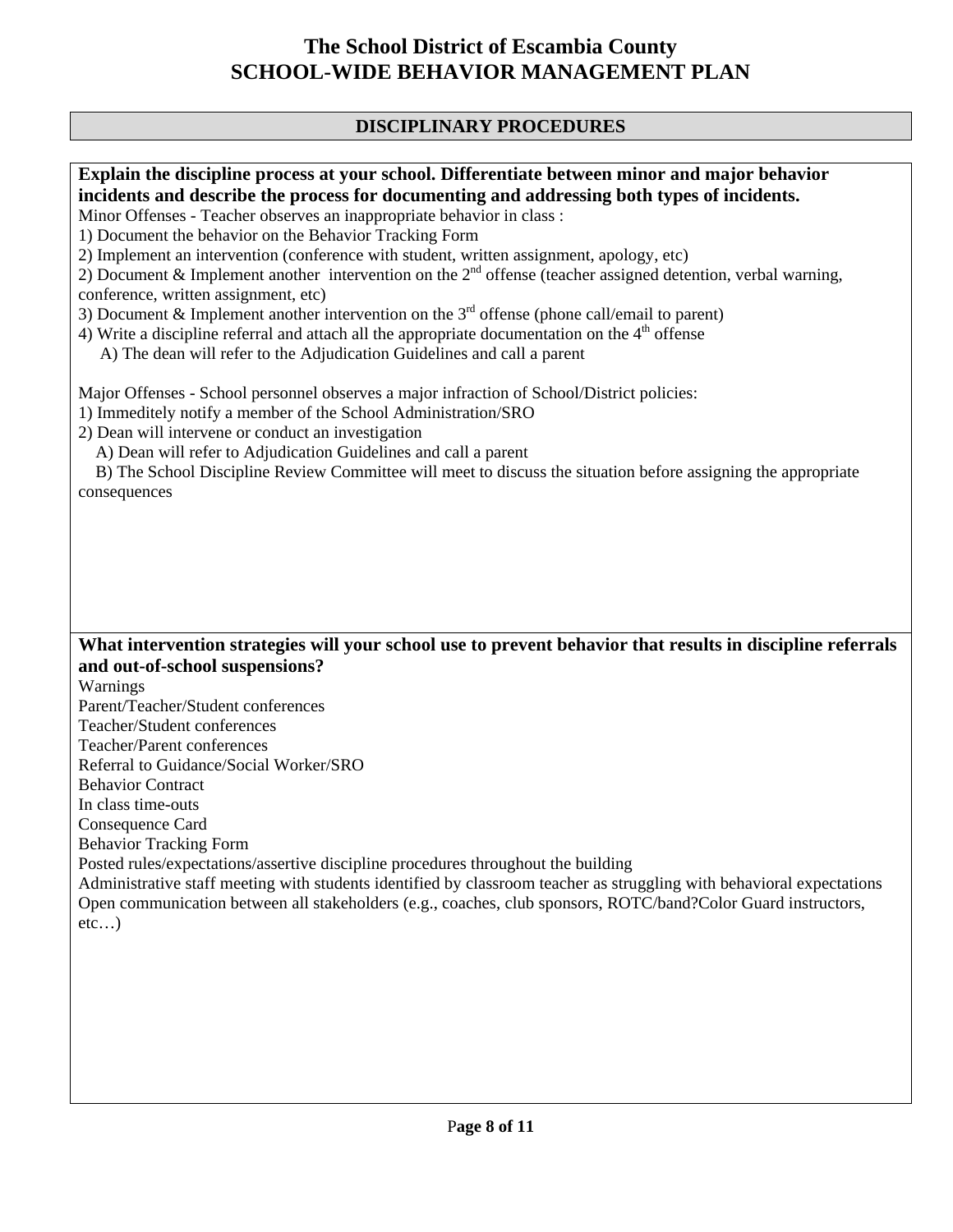#### **DISCIPLINARY PROCEDURES (continued)**

### **What are the consequences or disciplinary actions that are used in your school?**

All interventions listed in the R&R Handbook:

Warnings; Detentions; Work Details; ISS; OSS; Behavior Contract; Teacher assigned detentions; Loss of privileges/Leadership opportunities; Conferences; Change of Placements; Expulsions

**For Middle or High Schools:** 

### **How do the adjudication guidelines complement your disciplinary procedures?**

The Adjudication Guidelines offer a consistent set of guidelines that provide fairness for all students. The Guidelines allow for flexibility with the range of interventions listed per the offense.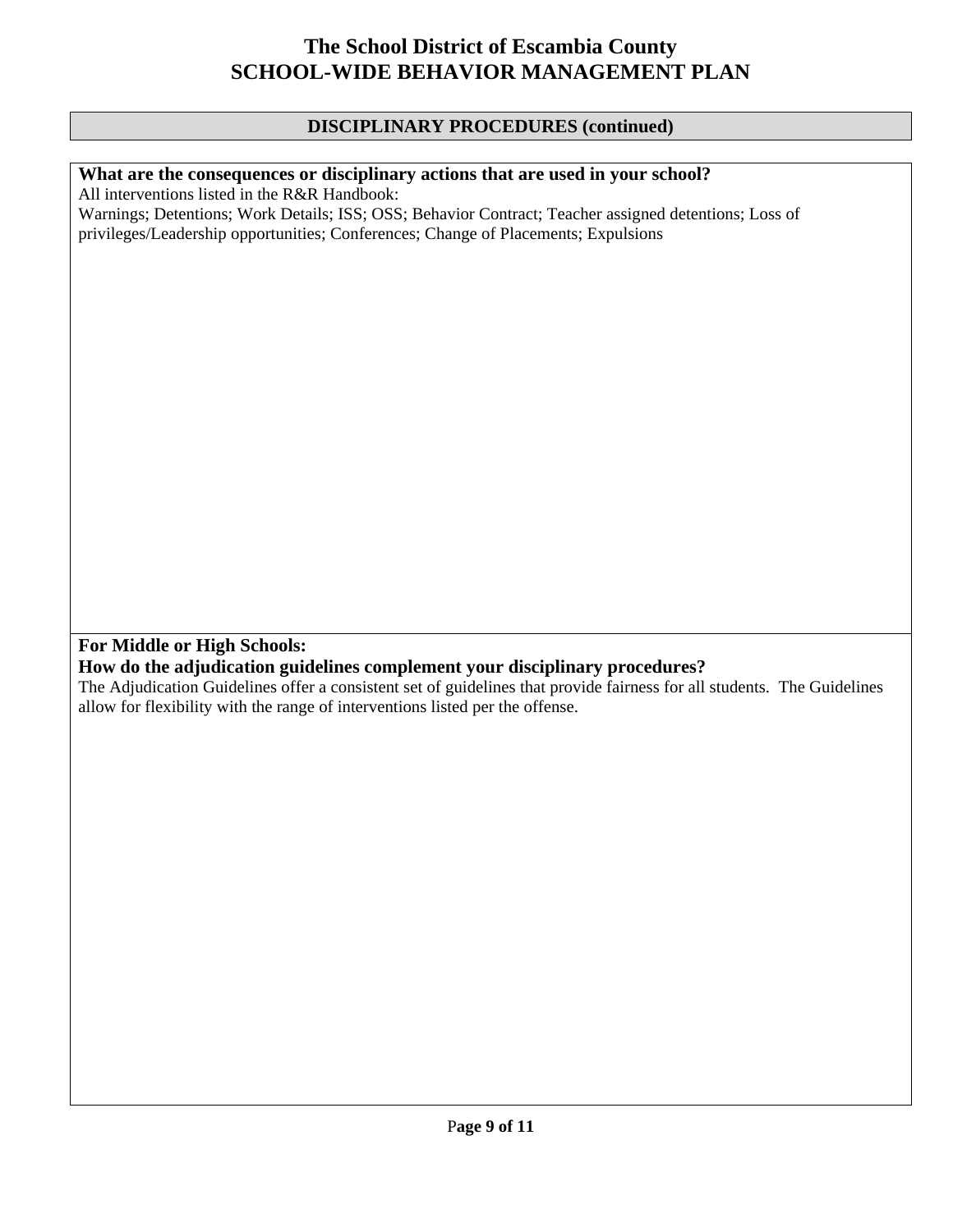### **TRAINING AND IMPLEMENTATION**